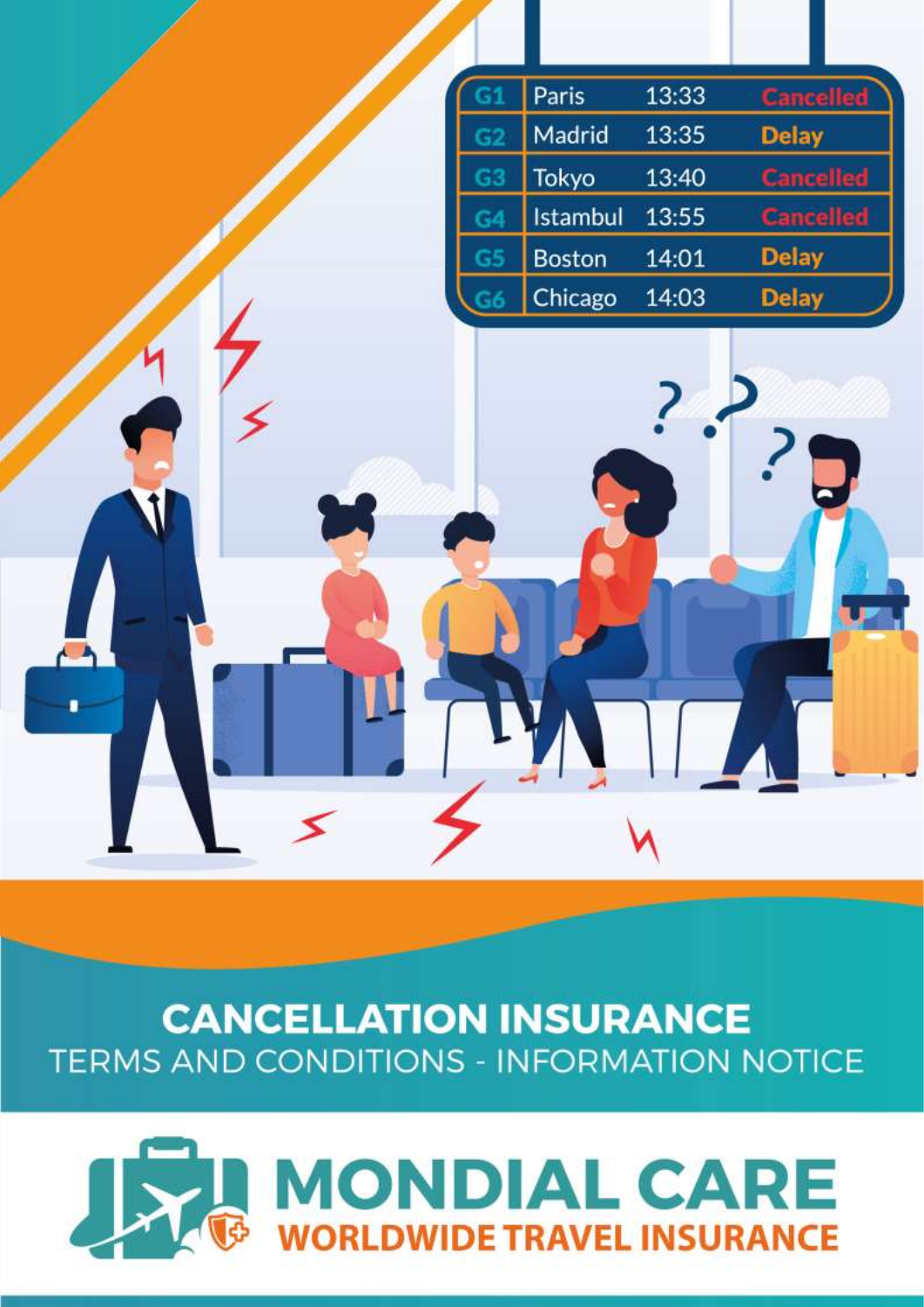# **CANCELLATION INSURANCE**

**2**

# TERMS AND CONDITIONS - INFORMATION NOTICE

POLICY GSL N° RSP20192412 RÉF. GSL- AGISANNULATION082019

Coverage under your policy are governed by the Insurance Code. The insurance policy wording in French remains the only legal reference in the event of a dispute between the parties.

Your policy includes these **terms and conditions,** and your certificate of Insurance. This coverage applies to all trips made during the validity of your policy with a maximum of 90 consecutive days per trip. Coverage is valid for the duration of the policy referred to in the Insurance Certificate.

> *Please read carefully your terms and conditions. They detail our respective rights and obligations and answer the questions you may have.*

# **CONTENTS**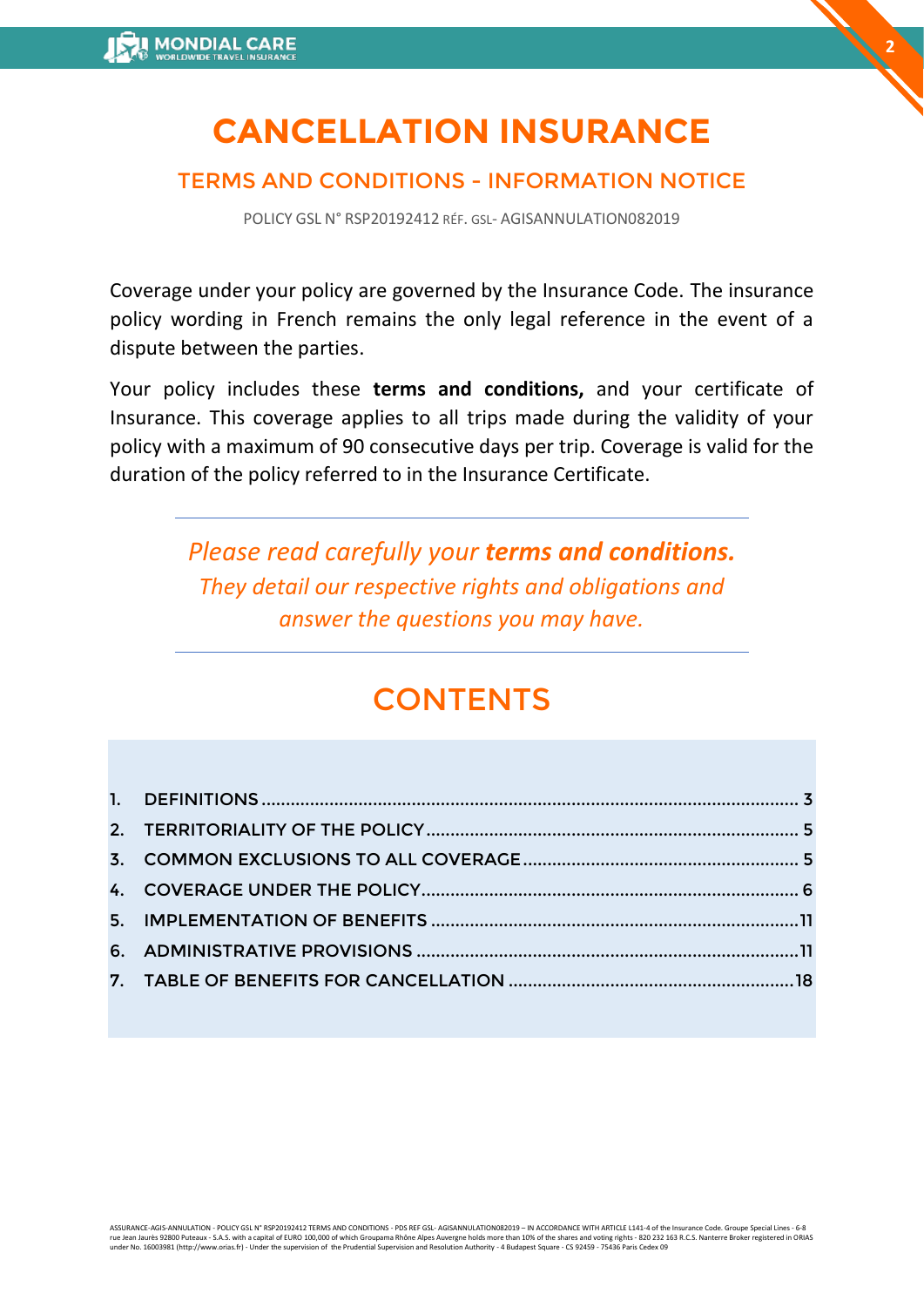# <span id="page-2-0"></span>**1. DEFINITIONS**

# **DEFINITION OF THE STAKEHOLDERS UNDER THE POLICY**

**- INSURED / BENEFICIARY:** The individual or group referred to in the insurance certificate, under the age of 75 at the time of purchase, provided that his place of residency for tax and legal purposes is in the European Union, upon application to the Underwriter on the AGIS SAS website.

**3**

**THE INSURER:** Groupe Special Lines on behalf of Groupama Rhône-Alpes Auvergne. Caisse régionale d'Assurances Mutuelles Agricoles de Rhône-Alpes Auvergne 50 rue de Saint-Cyr - 69251 Lyon cedex 09 - N° de SIRET 779 838 366 000 28 Company governed under the Insurance Code and supervised by the Prudential and Resolution Supervision Authority, 4 Place de Budapest - CS 92459 - 75436 Paris Cedex 09

**POLICYHOLDER:** AGIS SAS - 33 Victor Hugo Avenue - 75116 PARIS, on behalf of the member named in the certificate of Insurance who therefore agrees to pay the insurance premium.

# **DEFINITION OF ASSISTANCE WORDING**

**ACCIDENT:** Any physical injury unintentionally caused by the Insured, arising from the unexpected action of an external cause.

Accident includes food poisoning

**SERIOUS PERSONAL INJURY:** Unexpected health deterioration resulting from the sudden action of an unintentional external cause on the part of the victim found by a competent medical authority that gave rise to a prescription issued for the patient and involving any work activity or otherwise to be stopped.

**MEDICAL AUTHORITY:** Anyone holding a degree in medicine or surgery valid in the country where the generating event occurs.

**NATURAL DISASTER:** Natural disaster is a phenomenon such as an earthquake, volcanic eruption, tidal wave, avalanche, flood or natural cataclysm caused by the abnormal force of a natural agent recognized as such by the government with the exception of any event caused by direct and/or wilful human action.

### **SPOUSE:**

- $\checkmark$  The individual who entered into a marriage with the Insured and not legally separated.
- $\checkmark$  Partner: the individual in a de facto relationship with the Insured, for a minimum of one year and in the same community of interest as a married couple.
- $\checkmark$  The cosignatory of a Civil partnership with the Insured.

**FORFEITURE:** Deprivation of the right to any amounts or services provided under the policy as a result of the insured failing to comply with certain obligations under the current Laws and Regulations.

**SERIOUS PROPERTY DAMAGE TO PERSONAL RESIDENCE, PROFESSIONAL PREMISES, FARM:** Places materially damaged that become uninhabitable including in the event of natural disaster under the provisions ensuing from Article N 86-600 of 13 July 1986 on compensation for victims of natural disasters.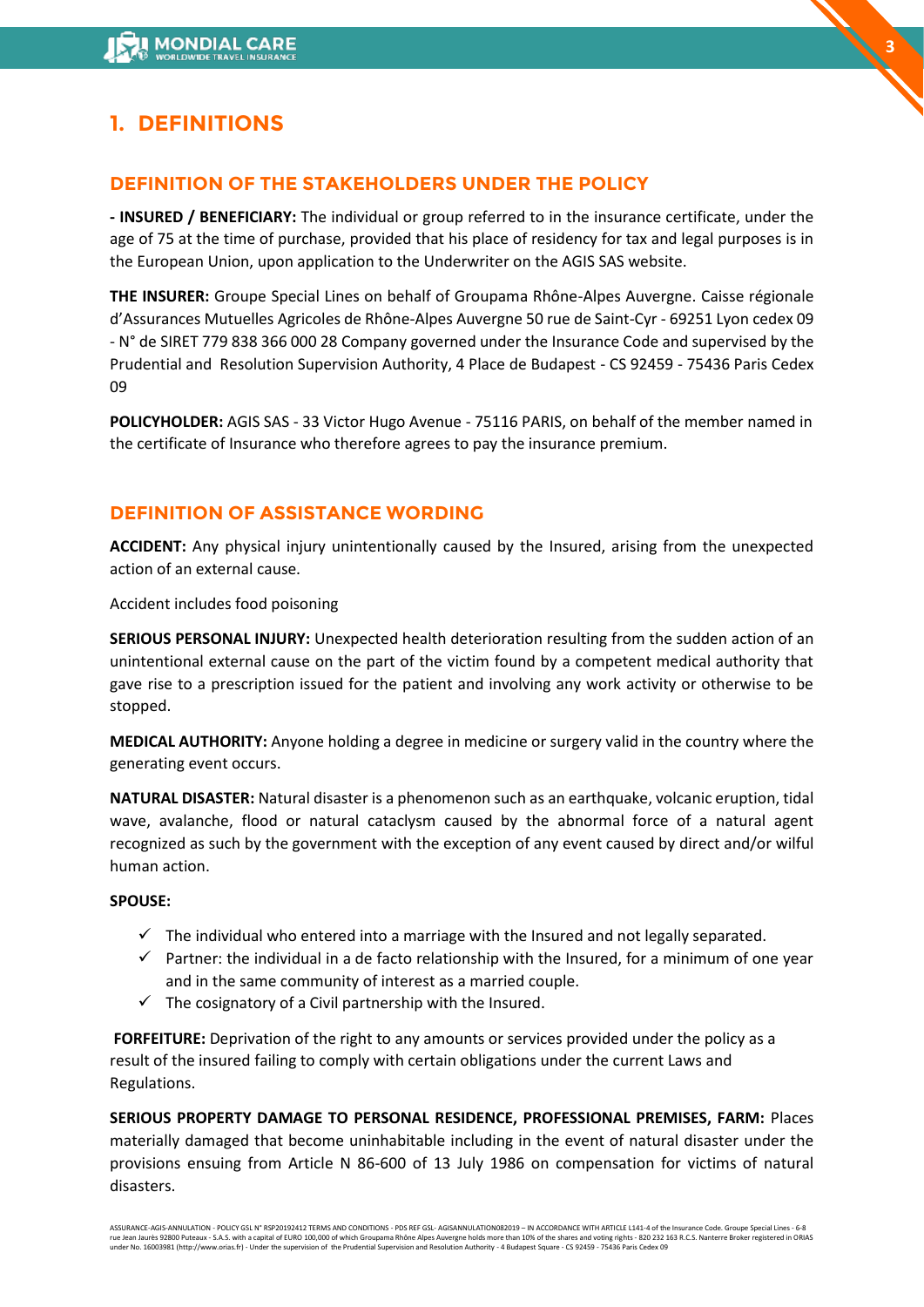**HOME - COUNTRY OF USUAL RESIDENCE:** The country of main and usual residence of the insured located in the European Union, before his departure on his/her trip and referred to in the insurance certificate.

**4**

**DEDUCTIBLE:** The amount set and to be paid by the Policyholder or the Insured in case of compensation. The deductible can also be mentioned in day or as a percentage.

**ABROAD:** Worldwide, except the home country of the Insured.

**CIVIL WAR:** Civil war means two opposing factions of one same nation who oppose or part of the population opposing the established order. These forces control part of the territory and have regular military forces.

**FOREIGN WAR:** Foreign war means a state of armed conflict between two or more states with or without a declaration of war.

**HOSPITALISATION:** emergency intervention for over 24 consecutive hours in a public or private hospital, unscheduled and that may not be postponed.

**IMMOBILISATION AT HOME:** Obligation to stay at home after a serious bodily injury, medically prescribed for a period of 5 days or more.

**ILLNESS:** Any deterioration in health established by a medical authority, requiring medical attention and the absolute cessation of any professional or other activity.

**CHRONIC ILLNESS**: illness that develops slowly and lasts.

**SERIOUS ILLNESS:** Sudden and unexpected deterioration of health established by a competent medical authority resulting in the patient being issued with a prescription of medication and involving any professional or other activity to be stopped..

**FAMILY MEMBERS:** A family member is under 75 years old and is any spouse or de facto spouse, living in the same household, any child, brother or sister, father, mother, step-parents, grandparents, grandchildren, brothers-in-law and sisters-in-law.

**VALUABLES:** Pearls, jewellery, watches, furs worn, as well as for any sound and/or image reproduction device and their accessories, hunting rifles, fishing gear, laptops.

**LIMITATIONS:** a period after which a claim is no longer admissible.

**CLAIM:** all the damaging consequences of an event resulting in any of the covers taken out to be claimed. All damage resulting from the same original cause shall constitute one single claim.

**SUBROGATION:** the action where your rights and actions against anyone liable for your damage, are subrogated to us in order to obtain reimbursement of the amounts we have settled after a loss.

**THIRD PARTY:** any natural or legal person, excluding:

- $\checkmark$  The insured individual and his/her family members,
- ✓ Individuals accompanying him/her
- $\checkmark$  His/her employees, whether on wages or not, in the performance of their duties.

**PASSENGER PUBLIC TRANSPORT:** A service issuing a fee-for-service ticket, issued by a licensed agent or the travel agency whose schedules, availability and fares are publicly released.

**TRIP:** Holiday/package, cruise, ticket (including flight only) booked with a tourism professional whose dates, destination and cost are included in the Insurance certificate.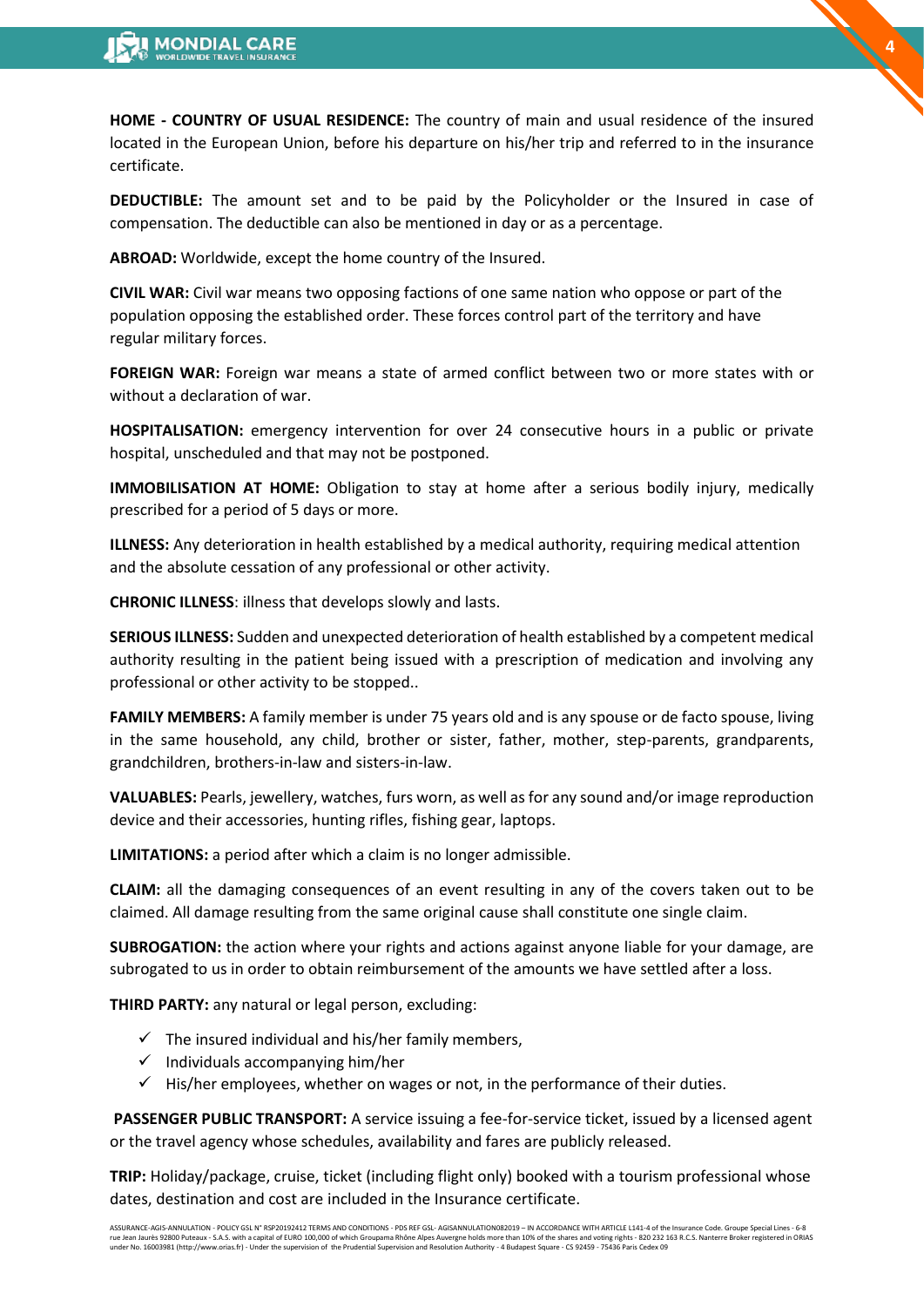# <span id="page-4-0"></span>**2. TERRITORIALITY OF THE POLICY**

Coverage under this Policy applies worldwide to all trips under 90 consecutive days made by the Insured outside his country of residence, excluding countries the Ministry of Foreign Affairs or the World Health Organization (WHO) has formally advised against travelling.

**5**

For the benefits to apply:

- $\checkmark$  The policy must be purchased on the same day the trip is purchased;
- $\checkmark$  The purchase of the trip must be made with a tourism professional

# <span id="page-4-1"></span>**3. COMMON EXCLUSIONS TO ALL COVERAGE**

- **- RECOVERIES AND AILMENTS ACCIDENT) BEING TREATED AND NOT YET CONSOLIDATED, MEDICALLY ESTABLISHED PRIOR TO THE EFFECTIVE DATE OF THE POLICY.**
- **TRAVEL FOR THE PURPOSE OF DIAGNOSIS AND/OR TREATMENT.**
- **CONDITIONS RESULTING FROM THE USE OF DRUGS, NARCOTICS AND RELATED PRODUCTS NOT MEDICALLY PRESCRIBED, ALCOHOL CONSUMPTION.**
- **SUICIDE, ATTEMPTED SUICIDE AND CONSEQUENCES.**
- **DAMAGE INTENTIONALLY CAUSED BY AN INSURED OR THAT RESULTING FROM HIS INVOLVEMENT IN A CRIME, AN OFFENCE OR A BRAWL, EXCEPT IN CASE OF SELF-DEFENCE.**
- **EVENTS OCCURED WHILE PRACTISING DANGEROUS SPORTS (RAIDS, TREKKING, ROCK CLIMBING,) OR PARTICIPATION OF THE INSURED AS A COMPETITOR IN SPORTS COMPETITIONS, BETS, MATCHES, RALLIES OR TRIAL RUNS, AS WELL AS THE ORGANISATION AND PAYMENT OF ALL SEARCH AND RESCUE COSTS.**
- **THE CONSEQUENCES OF AN INTENTIONAL BREACH OF THE REGULATION OF THE VISITED COUNTRIES OR PRACTICES NOT AUTHORISED BY THE LOCAL AUTHORITIES.**
- **CONSEQUENCES OF IONISING RADIATIONS THE CONSEQUENCES OF IONISING RADIATION EMITTED BY OR RADIOACTIVE WASTE OR PRODUCTS OR CAUSED BY WEAPONS OR DEVICES INTENDED FOR EXPLOSION THROUGH MODIFICATION OF THE STRUCTURE OF THE NUCLEUS OF THE ATOM.**
- **THE CONSEQUENCES OF CIVIL OR FOREIGN WAR, OFFICIAL BANS, SEIZURES OR CONSTRAINTS BY THE SECURITY FORCES.**
- **THE CONSEQUENCES OF RIOTS, STRIKES, PIRACY, WHEN THE INSURED IN ACTIVELY INVOLVED**.
- **THE CONSEQUENCES OF WEATHER OBSTACLES SUCH AS STORMS AND HURRICANES.**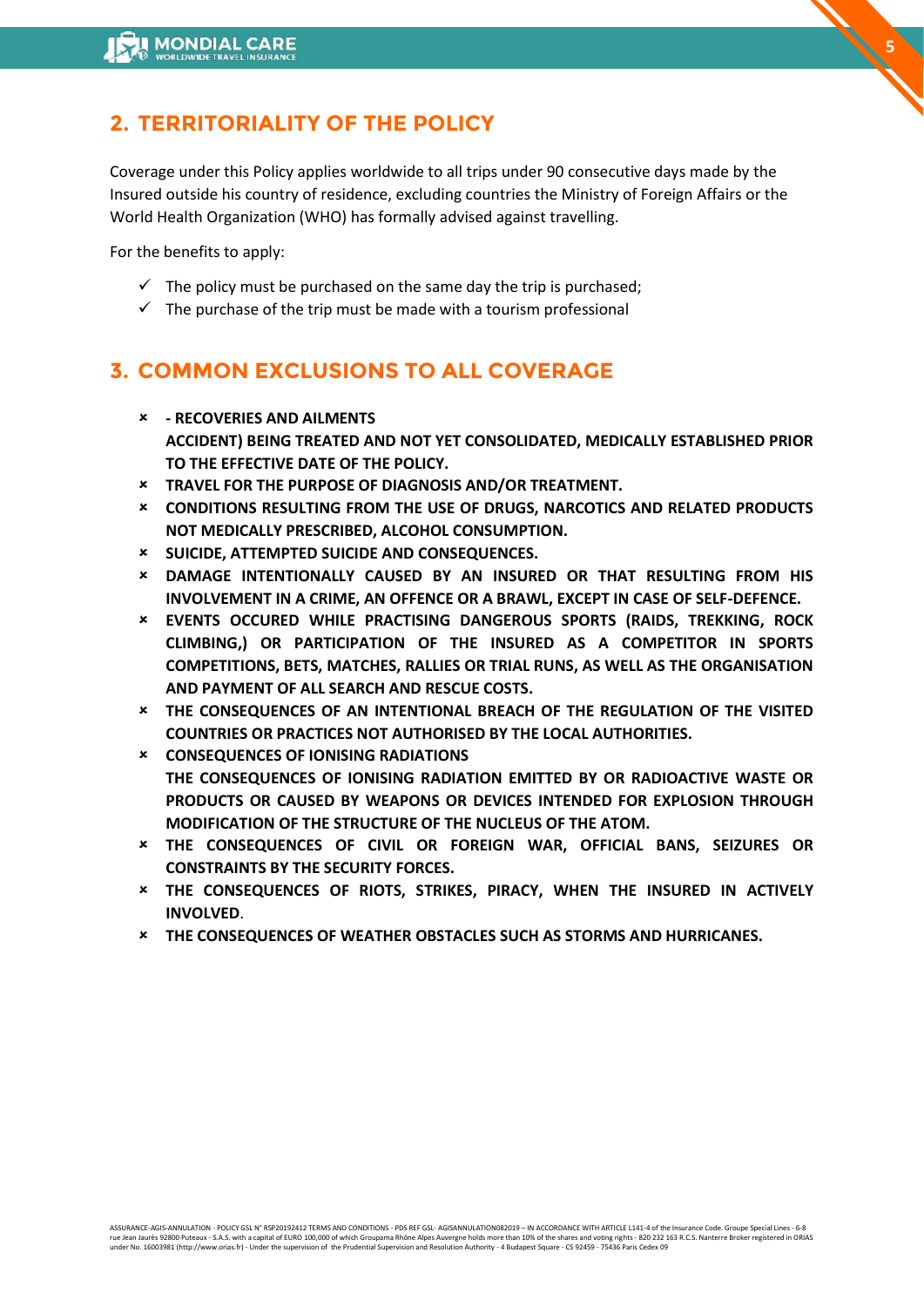

**6**

# <span id="page-5-0"></span>**4. COVERAGE UNDER THE POLICY**

# **4.1. SCOPE OF COVER**

The guarantee provides for reimbursement of travel cancellation or change costs in accordance with the schedule under the conditions of cancellation set by the travel agency.

The Insurer shall pay the Insured for any deposits or amounts retained by the travel agency, within the limit of the conditions of sale and for the maximum amount provided in the Schedule of Benefits, less any airport and air taxes attributed to passenger boarding, visa fees, booking fees and premium for this Policy where the Insured must cancel or change his trip resulting from the occurrence of any of the events below.

For the benefits to apply:

- $\checkmark$  The policy must be purchased on the same day the trip is purchased;
- $\checkmark$  The purchase of the trip must be made with a tourism professional

# **4.2.PERIOD OF COVER**

The "Cancellation" cover is effective on the day the insurance policy is purchased by the Insured and expires on the day of Insured's departure on a trip, once the Insured has checked in or, for rentals, at the time the keys are handed over.

Benefits and services apply both abroad and in the country of residence of the insured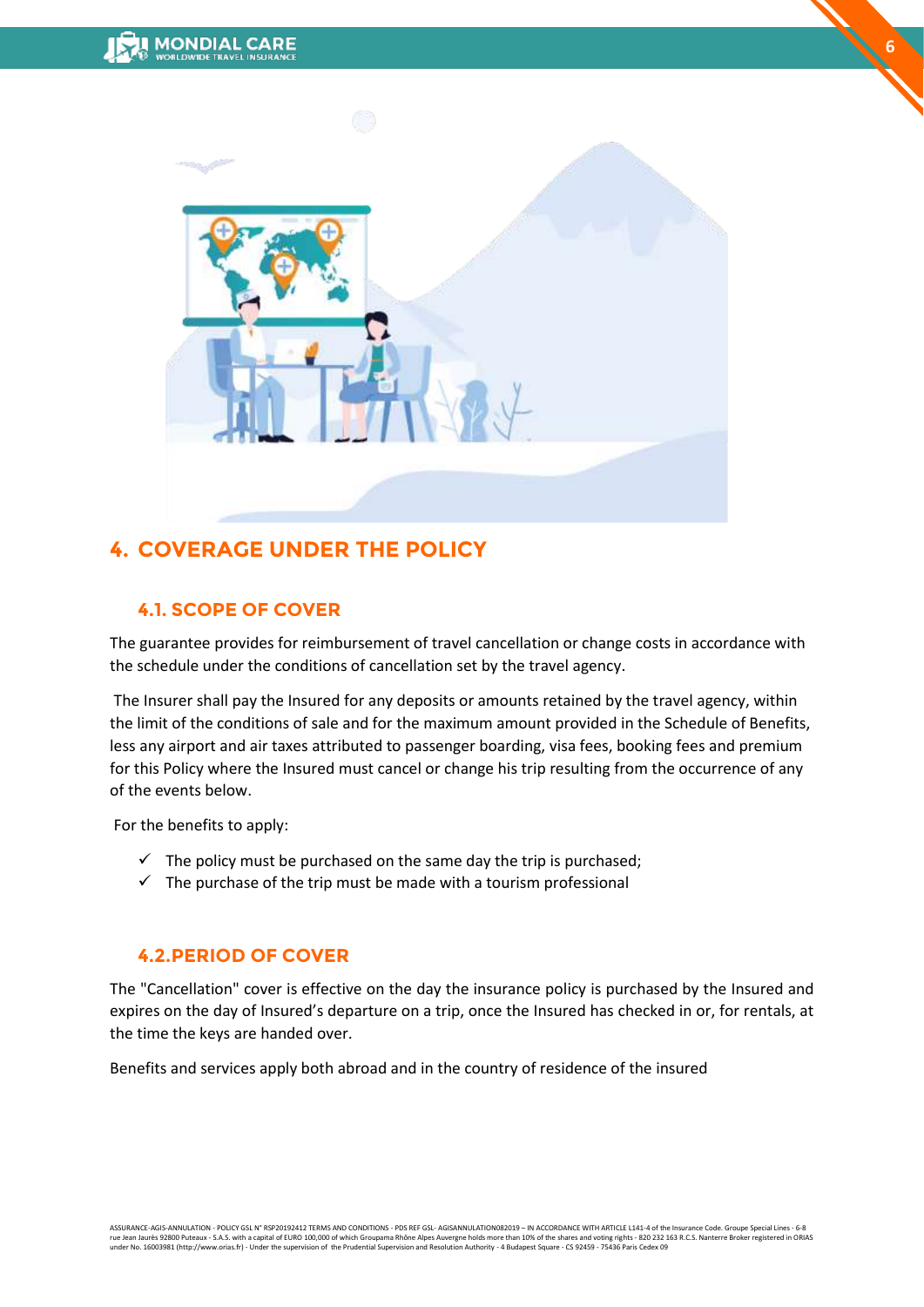# **4.3. DEFINITIONS OF COVERAGE**

# **4.3.1. CANCELLATION FOR RISKS LISTED**

Cover shall apply to the Insured on the grounds and circumstances listed below, excluding all others, within the limit of the amount and the deductible referred to in the Schedule of Benefits.

**7**

**Serious illness, serious bodily injury or death, including the after-effects, relapses, complications or aggravated illness or accident established prior to purchasing the trip for:** 

- $\checkmark$  the insured, his/her spouse by law or de facto, his/her ascendants or descendants,
- $\checkmark$  his/her brothers, sisters, brothers-in-law, sisters-in-law, sons-in-law, daughters in law, stepfathers, stepmothers, legal guardian
- $\checkmark$  anyone usually living in the same household.
- $\checkmark$  The individual the Insured has planned to stay at.

It is stated that cases of relapse or aggravated illness or accident established prior to purchasing the trip shall only be covered if they did not result in hospitalization in the 30 days prior to purchasing the insurance.

## **Complications of pregnancy of the Insured up to Week 28.**

- $\checkmark$  and results in all professional or other activity to be stopped and provided that at the time of departure, the Insured is not over 6 month pregnant or,
- $\checkmark$  if the nature of the trip is incompatible with the pregnancy, provided that the Insured was not aware of her condition at the time of booking the trip.

It is the responsibility of the Insured to establish the reality of the situation that may give rise to our benefits to apply, therefore, we reserve the right to reject their claim based on the opinion of our doctors, if the information provided does not substantiate the materiality of the facts.

Serious property damage, including in the event of a natural disaster, requiring the presence of the Insured on the day of departure to take the necessary precautionary measures, after a fire, water damage or elements with over 50% damage to their private or professional premises or farm, or at the home of the individual the insured intended to stay at.

Theft in the private or professional premises of the Insured, requiring his presence on the day of departure, provided that it occurred in the 48 hours before the departure on a trip.

The Insured being summoned for the adoption of a child or as a witness or jury member, for the duration of the insured stay, and provided that he was not aware of the summons at the time the policy was purchased.

The Insured being called, on a date in the course of his/her trip, to re-sit for a university exam provided that he was not aware of having failed the exam at the time the policy was purchased.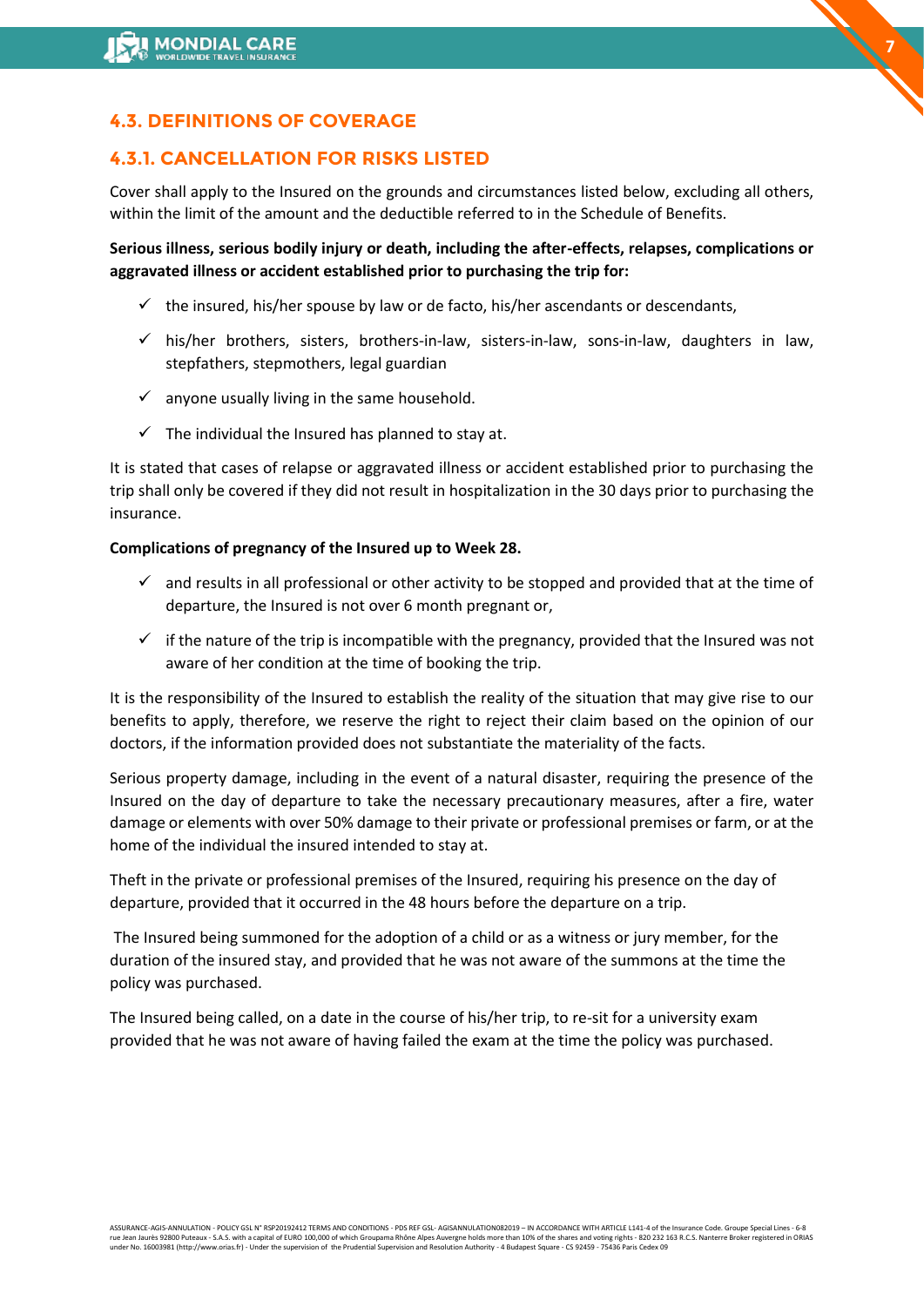The insured gets a salaried job or paid internship, starting before or during the scheduled dates for his trip, while he was enrolled in the Employment Centre, provided that it is not a case of extension, renewal or change in the type of employment contract or a mission provided by a temporary work company.

**8**

The Insured, his spouse by right or de facto is made redundant, provided that the proceedings were not initiated on the day the insurance was purchased and/or that the Insured was not aware of the date of the event at the time the insurance was purchased.

The Insured is transferred, a non-disciplinary transfer, required by his employer, requiring him to move for the insured stay or within 8 days prior to his departure and provided that he was not aware of the transfer at the time the insurance was purchased. This guarantee applies to salaried employees, excluding members of licensed professionals, executives, legal representatives of companies, selfemployed, tradesmen and casual entertainment workers.

Cancellation or change in the date of the Insured paid leave by his employer. This guarantee applies to salaried employees, excluding members of licensed professionals, executives, legal representatives of companies, self-employed, tradesmen and casual entertainment workers. This paid leave which is an earned right, must have been approved by the employer.

Serious damage to the Insured's vehicle occurring within 48 hours of departure, and provided that it can no longer be used to drive to the place of stay or to the point of departure.

Insured's identity documents stolen in the 48 hours of departure, (passport, identity card) and are essential to the custom clearance during his trip(s), provided that a theft report was made in the shortest possible time with the nearest police authorities.

An immunization contraindication, the effects of immunization or a medical inability to undergo the necessary preventive treatment for the destination chosen for the insured's trip.

Divorce or separation registered with the court registry, provided that registration is dated after the date the insurance was purchased.

Tourist visa denied as certified by the authorities of the country chosen for the trip provided that the application was filed within the recommended time frame for the destination subject of the trip, and that no application was previously filed and denied by these authorities for a previous trip.

Accident in Public passenger transport used for the pre-routing of the Insured, causing him to miss the flight or boat booked for departure on a trip, provided that the Insured has made the arrangement to arrive at least two hours before the latest boarding time.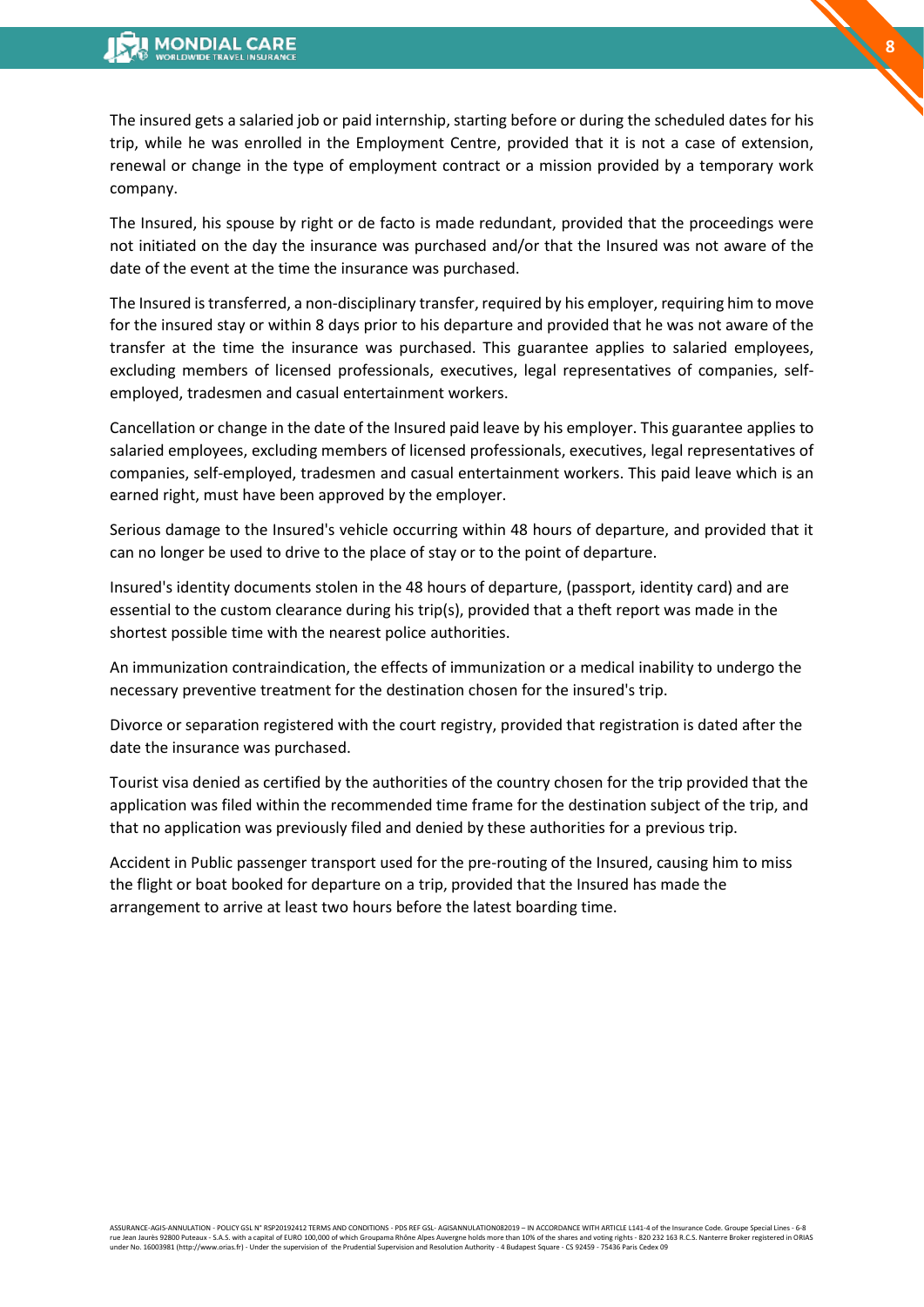#### **Special Exclusions to the Cancellation for listed Risks**

In addition to common exclusions to all guarantees, the cancellation guarantee shall not cover

- **the inability to leave related to the material arrangement of the accommodation or safety conditions at destination.**
- **any event, illness or accident that was initially established, any relapse, aggravation or hospitalization between the date of purchase of the holiday and the date of purchase of the insurance cover.**
- **any circumstance affecting only the enjoyment,**
- **pregnancy including complications over week 28 and in all cases, voluntary termination of pregnancy, childbirth, in vitro fertilization and their consequences,**
- **forgotten immunization**
- **failure of any kind, including financial failure, of the carrier making it impossible to fulfill its contractual obligations,**
- **lack of or excessive snow,**
- **any medical event whose diagnosis, symptoms or cause thereof, are of a mental, psychological or psychiatric nature, and which has not resulted in hospitalization more than 3 consecutive days after the insurance was purchased.**
- **pollution, local health situation, natural disasters subject to the procedure covered under Article 82.600 of 13 July 1982 and their consequences, weather or climatic events,**
- **the consequences of criminal proceedings the Insured is the subject of,**
- **absence of hazard**
- **an intentional act or wrongful act, the consequences of alcoholic conditions and drug use, any narcotic substance mentioned in the public health code, drugs and treatments not prescribed by a doctor,**
- **simply that the geographical destination of the trip is not recommended by the French Ministry of Foreign Affairs**
- **an act of negligence on the part of the insured;**
- **Any event which the travel agency may be held liable for under the current tourism code;**
- **failure to present the passport or card identity, for any reason, documents essential to the stay, such as passport, identity card, visa, travel documents, immunization record booklet, except in case of theft, within 48 hours prior to departure.**
- **Epidemics, pollution and natural disasters.**

## **4.3.2 CANCELLATION FOR OTHER CAUSES**

The guarantee shall apply to the Insured on the grounds and circumstances listed below, excluding all others, within the limit of the amount and the deductible referred to in the Schedule of Benefits.

Any other random event, whatever it may be, being an unforeseen event, preventing you from leaving and/or carrying out the activities intended during your travel package. Random event means are any unforeseen, unpredictable circumstance that is beyond the control of the Insured justifying the cancellation of the trip. The random event must have a direct causal link with the inability to leave.

In the event of a lack or excess of snowfall only at ski stations located at an altitude over 1,800 meters, between 15 December and 15 April and resulting in the closure of more than 2/3 of the lifts, usually in service at the site of the stay, for at least 2 consecutive days within 5 days prior to departure.

ASSURANCE-AGIS-ANNULATION - POLICY GSL N° RSP20192412 TERMS AND CONDITIONS - PDS REF GSL- AGISANNULATION082019 – IN ACCORDANCE WITH ARTICLE L141-4 of the Insurance Code. Groupe Special Lines - 6-8<br>rue lean Jaurès 92800 Put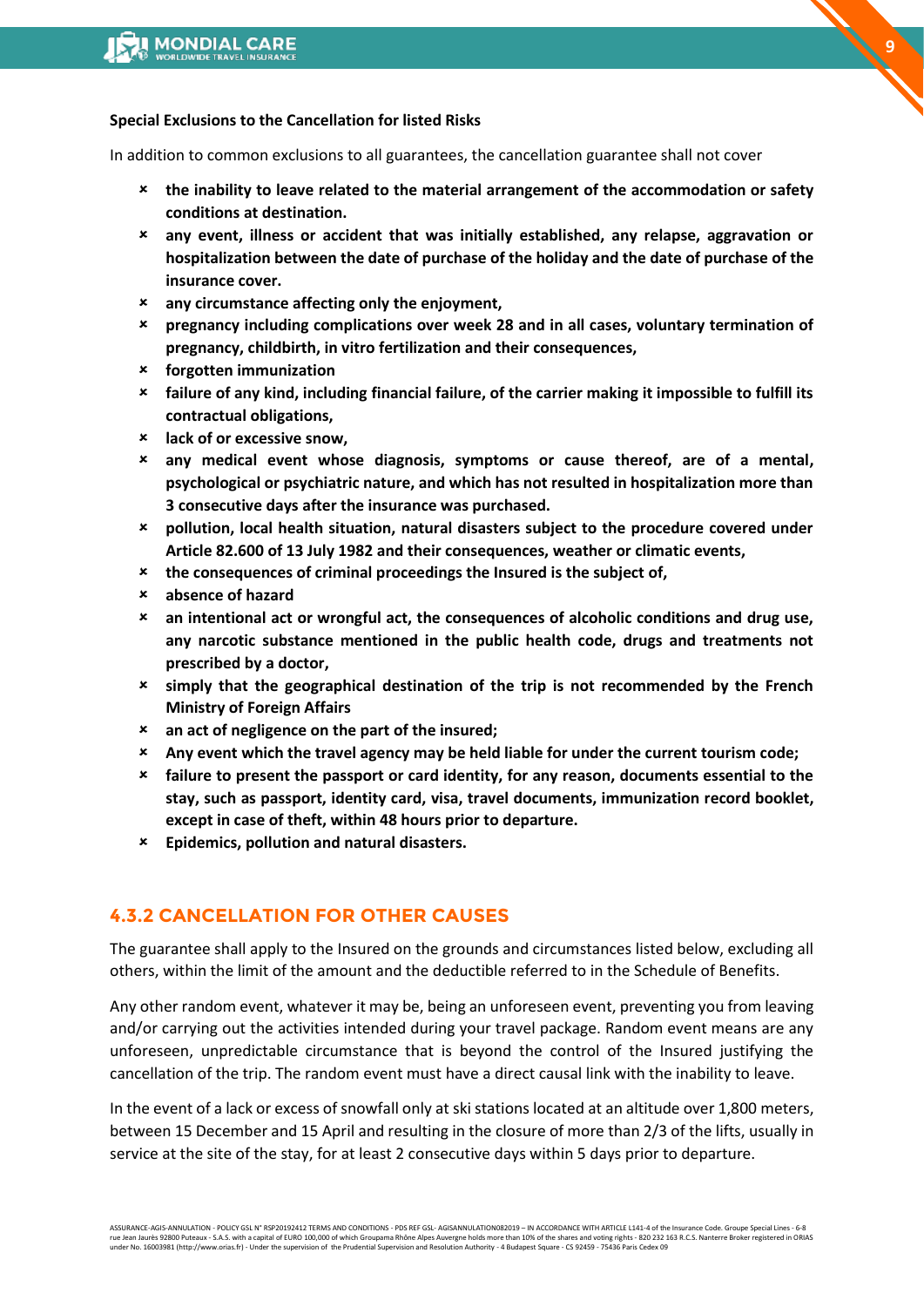#### **Special Exclusions to the Cancellation for other causes**

In addition to the common exclusions to all guarantees, are excluded:

- **any circumstance affecting only enjoyment of the trip.**
- **any event the travel agency may be held liable for under par. vi and vii or Articles 92-645 of 13 July 1992 setting the conditions for the activities of organizing and selling holidays.**
- **any claim due to a natural disaster or terrorist act that occurred over 30 days prior to the planned trip or if the resort, the city that has experienced a natural disaster or an act of terrorism is not located 30 kilometers from the trip destination.**
- **any act not declared as an act of terrorism or any act declared as an act of war, whether or not declared by the French Ministry of Foreign Affairs.**

# **4.3.3 CANCELLATION FOR TERROR ATTACK / NATURAL DISASTERS**

## **(if the option is mentioned in your insurance certificate)**

Cover shall apply if the insured cancels his/her trip in the event of a riot, attack or act of terrorism or in the event of a natural disaster occurring abroad, within 30 km of the holiday location or the city(ies) of destination or residence.

Cover shall apply in the event of a riot, attack or act of terrorism or in the event of a natural disaster when the following conditions are met:

- The event resulted in property damage and bodily injury at the city destination or stay.

- The French Ministry of Foreign Affairs advises against travel to the destination or cities of destination or stay

- the inability for the travel agency or authorized intermediary of the trip to offer the insured a different destination or alternative package,

- The departure date is planned less than 30 days after the date the event occurred.

- No similar events occurred in the destination or stay cities within 30 days of booking the package.

#### **Limits and Conditions of Cover**

The insurer liability shall be limited to the cancellation or travel change costs due to the date of the occurrence of the event that gave rise to the claim with an amount as provided in the Schedule of Benefits less any port and airport tax taxes linked to the passenger boarding, any insurance premiums, visa fees and booking fees (retained by the travel agency and not reimbursed under this Policy).

### **Special Exclusions to the Cancellation for Terror Attack Cover**

In addition to the common exclusions to all guarantees, are excluded:

- **any circumstance affecting only enjoyment of the trip.**
- **any event the travel agency may be held liable for under par. vi and vii or Articles 92-645 of 13 July 1992 setting the conditions for the activities of organizing and selling holidays.**
- **any claim due to a natural disaster or terrorist act that took place more than 30 days before the planned trip or if the station, the city that has experienced a natural disaster or an act of terrorism is not located 30 kilometers from the destination d u trip. Any act not declared as an act of terrorism or any act declared as an act of war, whether or not declared by the French Ministry of Foreign Affairs.**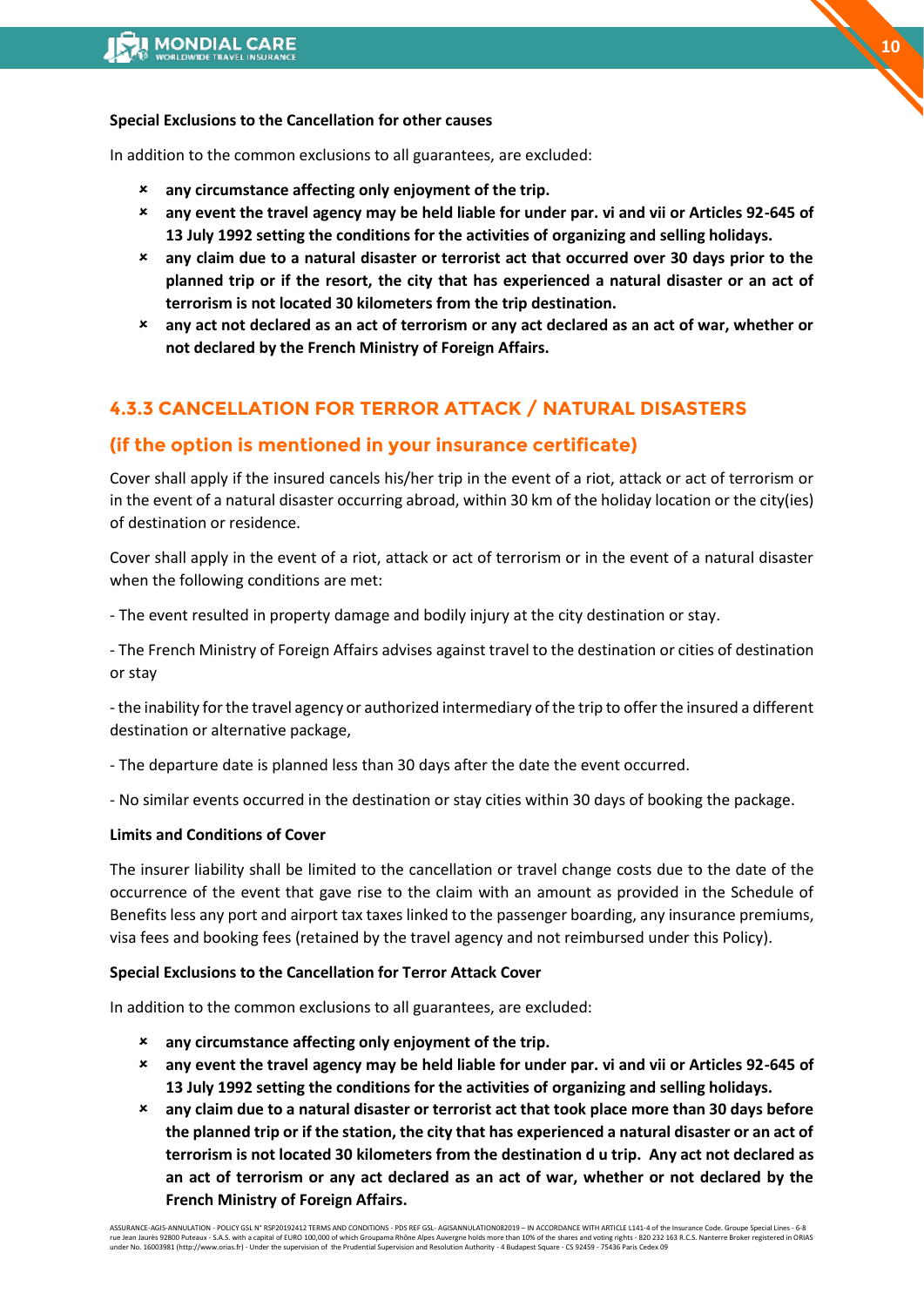# <span id="page-10-0"></span>**5. IMPLEMENTATION OF BENEFITS**

#### **Amount of Cover**

The benefit paid under this cover may not exceed the price of the trip reported at the time this insurance was taken out and within the limits set out in the Schedule of Benefits mentioned in the insurance certificate, per insured individual and per event.

The Insurer reimburses the Insured for the amount of cancellation fees charged according to the terms of the cancellation schedule listed in the terms and conditions of the travel agency. Booking fees, tips, airport and/or air taxes, visa fees and the premium paid in exchange for the purchase of this policy, are not refundable.

### **In the event of a loss event**

The Policyholder must notify the travel agency of the cancellation as soon as the covered event occurs.

This cancellation must be reported and made to the Insurer within Forty Eight Hours from the request for cancellation with the travel agency ("Tour Operator" or Transport Company). The Insures is reimbursed based on the cancellation fee schedule in effect on the date the event giving rise to a claim, was first found.

The Policyholder shall provide the Insurer with

- $\checkmark$  The details of the tour operator
- $\checkmark$  The copy of the contract signed with the tour operator as well as all the documents necessary to assess the loss
- $\checkmark$  The precise reason for the cancellation and all the necessary documentation such as, depending on the nature of the event: the death certificate, the proof of the family link between the Insured and the victim, a hospital certificate, the copy of summons to a court, the original receipt of filing a complaint in case of theft ID documents or the copy of the declaration of loss in case of serious damage to the home or any other document necessary to prove the cause of cancellation.

**After this period of Forty Eight Hours, if the Insurer suffers any loss as a result of the late report, the Policyholder will forfeit all rights to compensation.**

# <span id="page-10-1"></span>**6. ADMINISTRATIVE PROVISIONS**

## **CONDITIONS OF CHANGE OR CANCELLATION OF THE POLICY**

Any claim for reimbursement caused by a change in the dates regarding the period of your travel insurance policy will only be taken into account if the amount to be reimbursed is over €25 and if you are able to provide a copy of the ticket substantiating this change.

## **EFFECTIVE DATE OF THE POLICY**

The policy is effective on the date and for the duration referred to in the Insurance certificate, subject to payment of premium. The policy is entered into for a firm period without tacit renewal and may not be terminated and reimbursed during the period.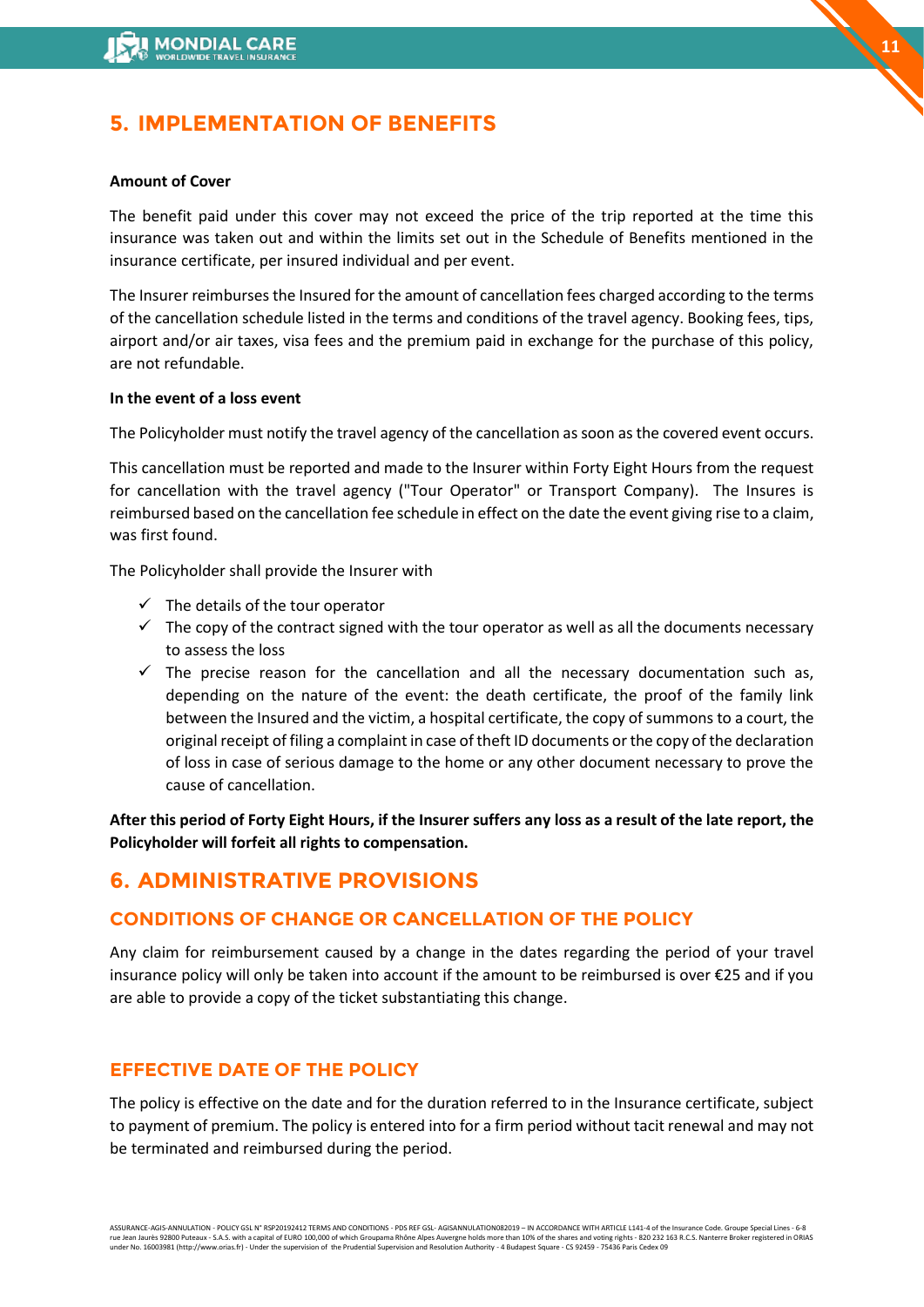## **DEADLINES AND TERMS FOR CLAIMS**

Either in writing or verbally with acknowledgement of receipt at company headquarters or at the company representative referred to in the terms and conditions from the time you become aware of the loss event.

You must report the claim within 5 business days. If this condition is not met, we may be relieved of any obligation to reimburse.

If the damages cannot be determined between the parties, they will be assessed through amicable and mandatory assessment, subject to our respective rights. Each of us will choose our respective expert. If these experts do not agree with each other, they will call on a third expert, and all three will operate together and by a majority of votes.

Failing for one of us to appoint an expert or if both experts fail to agree on the choice of the third expert, the President of the High Court of the place of residence of the Policyholder will appoint this expert. This appointment shall be made by simple request signed at least by one of us, the one who did not sign will be summoned by registered letter to attend the assessment. Each one shall pay the costs and fees of their expert and, if necessary, half of those for the third one.

## **LIMITATIONS**

In accordance with Articles L 114-1 and L 114-2 of the Insurance Code, all actions derived from this Policy are subject to limitation, i.e. they may no longer be brought after years from the event that gave rise to these actions.

#### **HOWEVER, THIS LIMITATION SHALL NOT RUN:**

- **in the event of non-disclosure, omission, inaccurate statement on the risk, from the date the insurer became aware of it;**
- **In the event of a loss, from the date the interested parties became aware of it, if they can prove they were unaware of it until then.**

The limitation shall be extended to ten years for accident cover affecting individuals when the Beneficiaries are the assignees of the deceased Insured.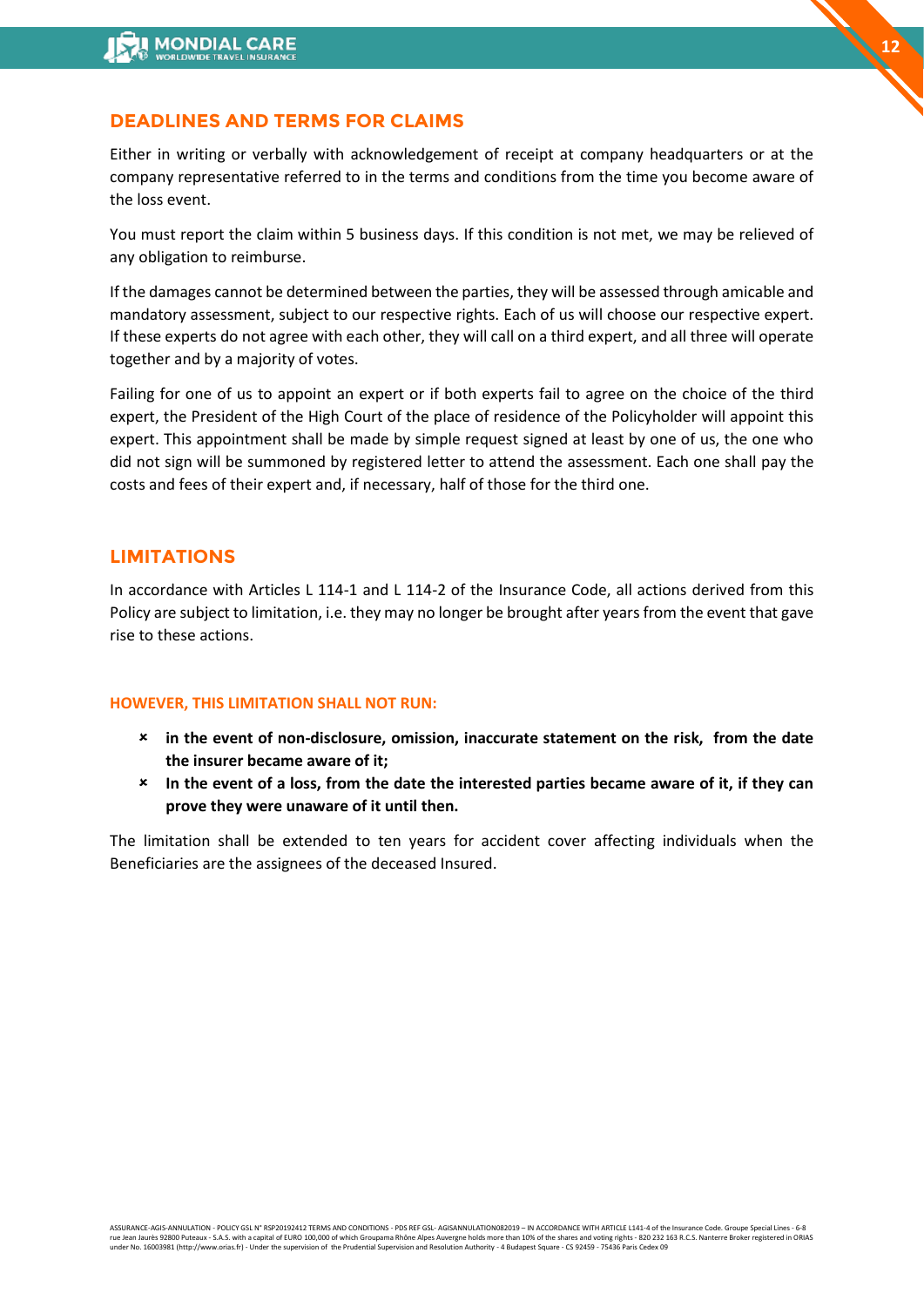## **PROTECTION OF PERSONAL DATA**

Personal data is collected at different stages of our business or insurance activities relating to policyholders or individuals parties or interested in the policies.

**13**

This data is processed in accordance with the regulations, including the rights for individuals.

#### ❖ **Your rights on personal data:**

You have rights to your data that may be easily exercised:

- $\checkmark$  the right to review the information we have and to request to complete or correct it
- $\checkmark$  (access and rectification rights).
- $\checkmark$  the right to request your data to be deleted or limited in use (data deletion or limitation rights).
- $\checkmark$  the right to object to the use of your data, particularly regarding business development (right to object).
- $\checkmark$  right to recover the data that you have personally provided to us for the performance of your policy or which you have given your consent for (right to data portability).
- $\checkmark$  right to set guidelines for the retention, deletion and disclosure of your data after your death.

Any request about your personal data may be sent to our Data Protection Officer - SPECIAL LINES GROUP to: 6/8 rue Jean Jaurès – 92800 PUTEAUX or by email : reclamations@groupespeciallines.fr ; and/or au Délégué à la Protection des Données de GROUPAMA in writing « GROUPAMA SA – Correspondant Informatique et Libertés - 8-10, rue d'Astorg, 75383 Paris » or by email to contactdpo@groupama.com.

You may also file a claim with the National Commission for Information Technology and Freedoms (CNIL) if you believe that we have breached our obligations regarding your data.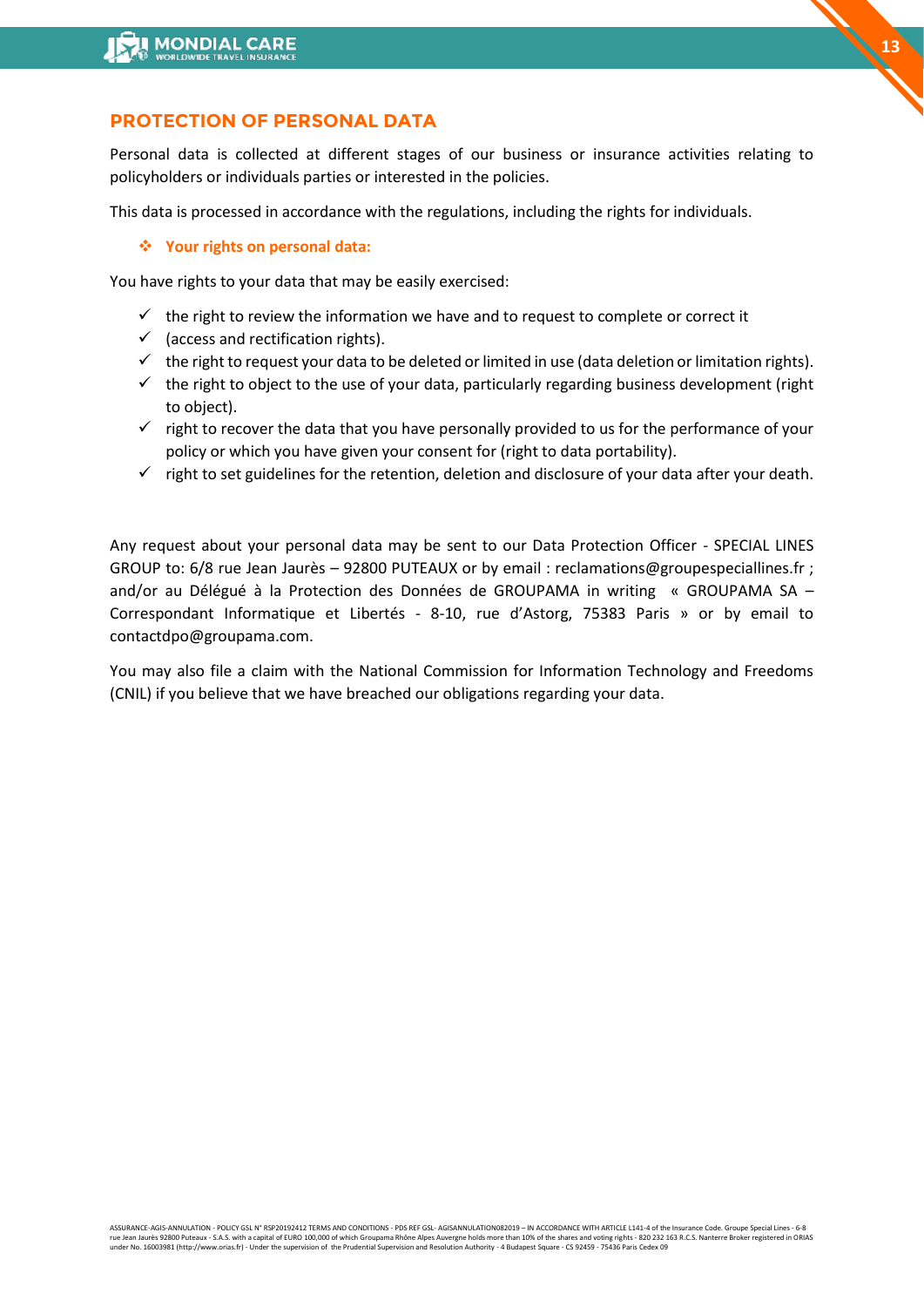# **6.1. PERSONAL DATA PROTECTION AND INSURANCE**

#### *Why do we collect personal data?*

Data collected by Special Lines Group at various stages of taking out an insurance or in managing insurance policies are required for the following objectives:

### ❖ **Contracting, managing, performing insurance or assistance policies**

The data about you or the parties, interested or involved in the policy for contracting, managing and performing the policies, are collected for the following purposes:

- $\checkmark$  The study of insurance needs in order to offer insurance policies tailored to each situation
- $\checkmark$  Review, acceptance, control and monitoring of the risk
- ✓ Policy management (from the pre-contractual stage to the termination of the policy), and the performance of the policy and guarantees,
- ✓ Customer management
- $\checkmark$  Recovery and management of claims and litigation
- $\checkmark$  The development of statistics and actuarial studies
- $\checkmark$  The implementation of preventive measures
- $\checkmark$  Compliance with legal or regulatory obligations
- $\checkmark$  Conducting research and development activities under the life of the policy

Health data may be processed if it is necessary for contracting, managing or performing the insurance or assistance contracts. This information is processed in accordance with medical confidentiality and with your consent.

If a contract is entered, the data is retained for the duration of the policy or claims, and until the legal statute of limitations expires.

In the absence of a policy (prospect data):

- $\triangleright$  Health data is stored for up to 5 years for probationary purposes;
- $\triangleright$  any other data may be stored for up to 3 years.

### ❖ **Business Development**

Special Lines Group and Groupama Group Companies (Insurance, and Services) have a legitimate interest in conducting prospecting actions towards their customers or prospects, and are implementing processes necessary to:

- $\checkmark$  Conducting lead management transactions
- $\checkmark$  The acquisition, sale, rental or exchange of customer or prospect data in accordance with the rights of individuals
- $\checkmark$  Conducting research and development activities as part of client management and prospecting activities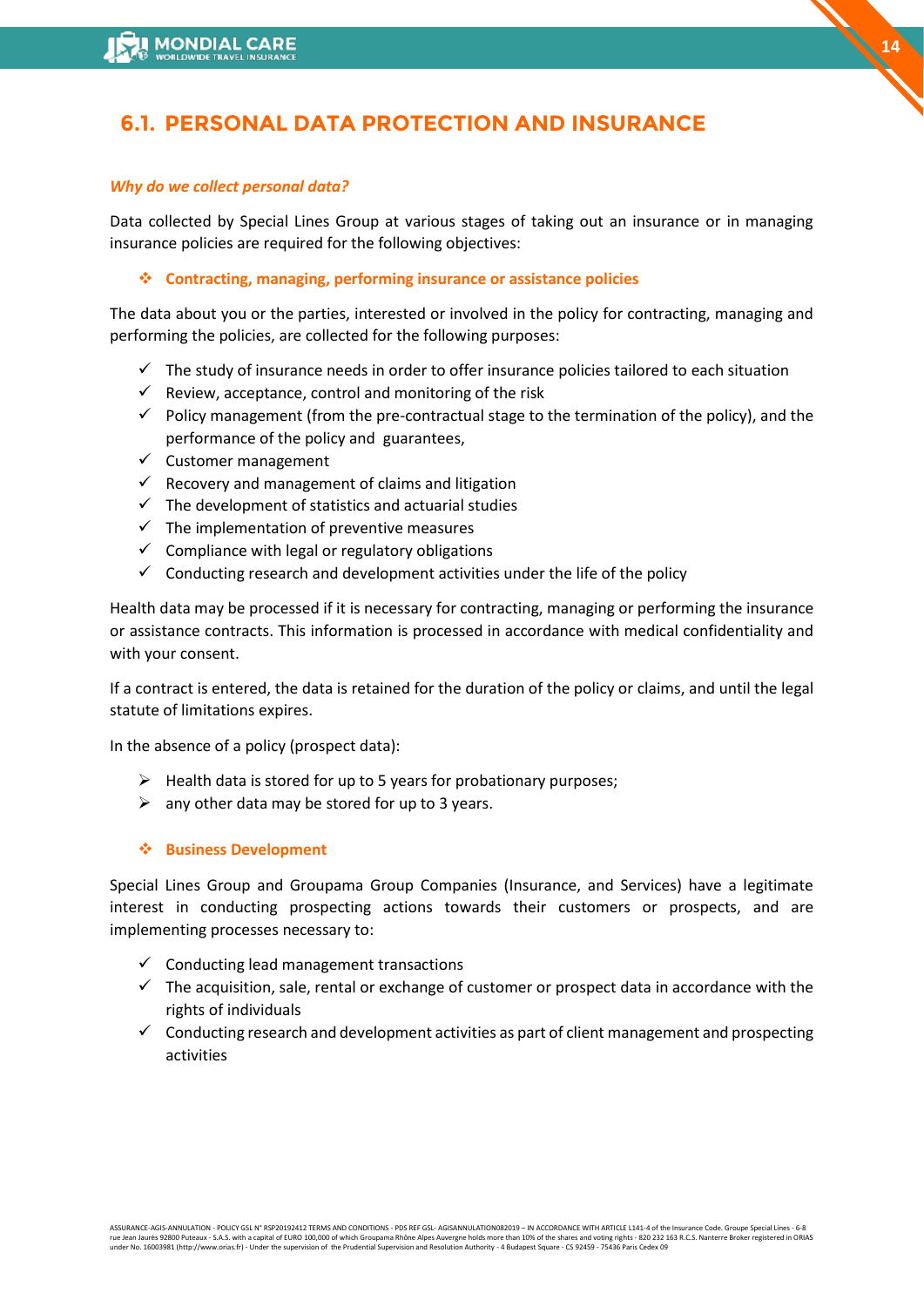The use of certain means for carrying out prospecting operations is subject to the consent of the prospects. They involve:

- $\checkmark$  Using your email address or phone number for electronic canvassing
- $\checkmark$  Using your browsing data to provide you with offers tailored to your needs or interests (see cookie notice for more information);
- $\checkmark$  forwarding your data to partners.

Anyone may at any time object to receiving advertisements by mail, email or phone from our services (see your rights above).

## ❖ **Fighting insurance fraud**

The insurer, which has an obligation to protect the mutuality of insured and avoid unjustified claims, has a legitimate interest in fighting fraud.

Personal data (including health data) may therefore be used to prevent, detect and manage fraud regardless of the originator. These anti-fraud systems may lead to have their name recorded on a register of individuals with a risk of fraud.

The Agency for Insurance Counter Fraud (Alfa) may be sent that data for this purpose. Rights on this data may be exercised at any time by mail to ALFA, 1 rue Jules Lefebvre - 75431 Paris Cedex 09.

The data processed for counter fraud is kept for up to 5 years from the fraud file being closed In the event of a legal proceeding, the data will be retained until the end of the proceeding, and applicable limitations expire.

Those listed as suspected fraudsters will be deregistered, past the 5-year period from record on this list.

## ❖ **Money Laundering and anti-terrorism financing**

In order to meet their legal obligations, the Insurer implements surveillance mechanisms against money laundering, the financing of terrorism and allow financial sanctions to be implemented.

The data used for this purpose is kept for 5 years from the closing of the account or the end of the relationship with the insurer. Those relating to transactions carried out by individuals are kept for 5 years from the day of their performance, including in the event of the closing of the account or the end of the relationship with the insurer. TRACFIN may be sent the data for this purpose.

In accordance with the Monetary and Financial Code, the right to access this data is exercised with the National Commission for Information Technology and Freedoms (see cnil.fr).

### *Transfers of information outside the European Union:*

Personal data is processed within the European Union. However, data may be transferred to countries outside the European Union, in accordance with data protection rules and governed by relevant safeguards (e.g. standard contractual clauses of the European Commission, countries with a level of data protection that is recognized as appropriate...).

These transfers can be made for the performance of these policies, against the fraud, compliance with legal or regulatory obligations, the management of actions or litigation allowing the Insurer to ensure the finding, exercise or defending their rights in court or for the purposes of defending those involved. Some data, strictly necessary for implementing assistance services, may also be transmitted outside the European Union in the interest of the person concerned or safeguarding individual life.

ASSURANCE-AGIS-ANNULATION - POLICY GSL N° RSP20192412 TERMS AND CONDITIONS - PDS REF GSL- AGISANNULATION082019 – IN ACCORDANCE WITH ARTICLE L141-4 of the Insurance Code. Groupe Special Lines - 6-8<br>rue lean Jaurès 92800 Put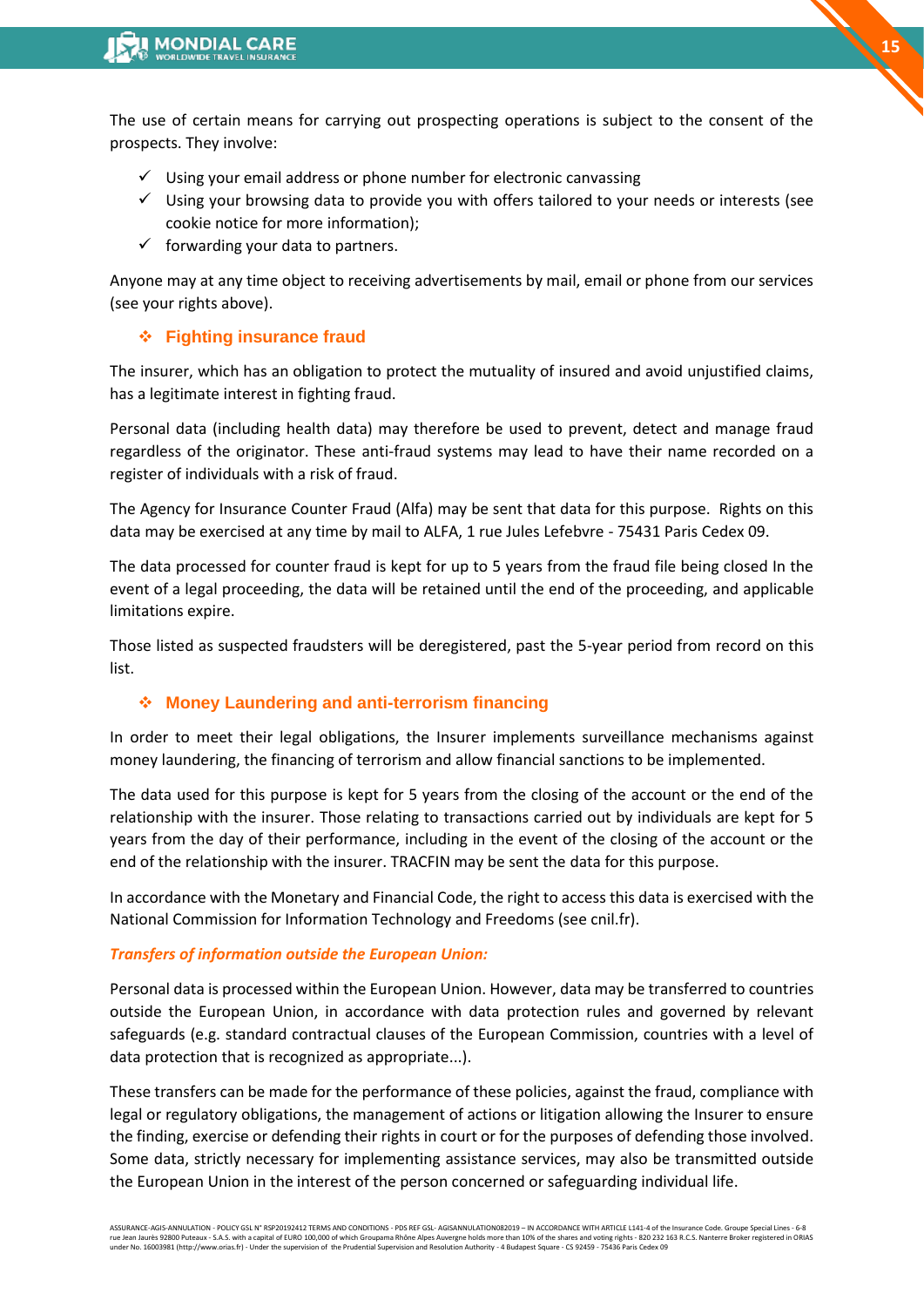

#### *6.2. Who is this information provided to?*

The personal data processed are intended, **within the limit of their authority.**

- $\checkmark$  To the Department of Special Lines Group or Groupama Group companies in charge of commercial relations and contract management, anti-fraud or anti-money laundering and counter-terrorism and terrorist financing, audit and supervision.
- $\checkmark$  This information may also be communicated, if necessary, to our reinsurers, intermediaries, partners, and subcontractors, as well as to organizations that may be involved in the insurance business, such as the organizations or professional bodies (including ALFA for anti-fraud purposes and TRACFIN for anti-money laundering and ant-terrorist financing).

Information about your health is exclusively intended for the Insurer's medical advisors or other entities of the Group, its medical department or internal or external persons specifically authorized (including our medical experts).

# **6.7. SUBROGATION TO YOUR RIGHTS AND ACTIONS**

In accordance with the provisions of Article L.121-12 of the Insurance Code, GROUPAMA is subrogated, up to the amount of compensation they pay, to the rights and actions of the Insured with respect to Third Parties. If we may no longer exercise this action, from your personal act, we may be relieved from all or part of our obligations to you.

# **6.8. SANCTIONS TO APPLY IN THE EVENT OF MISREPRESENTATION ON TAKING OUT THE INSURANCE**

Any non-disclosure or misrepresentation, omission or inaccuracy in the risk statement is sanctioned under the terms by articles L 113-8 and L 113-9 of the Insurance Code:

- ✓ **in case of bad faith on your part: by the policy becoming null and void;**
- ✓ **if your bad faith has not been established: by a lower benefit proportionate to the premium paid against the premium that would have been due had the risk been fully and accurately declared.**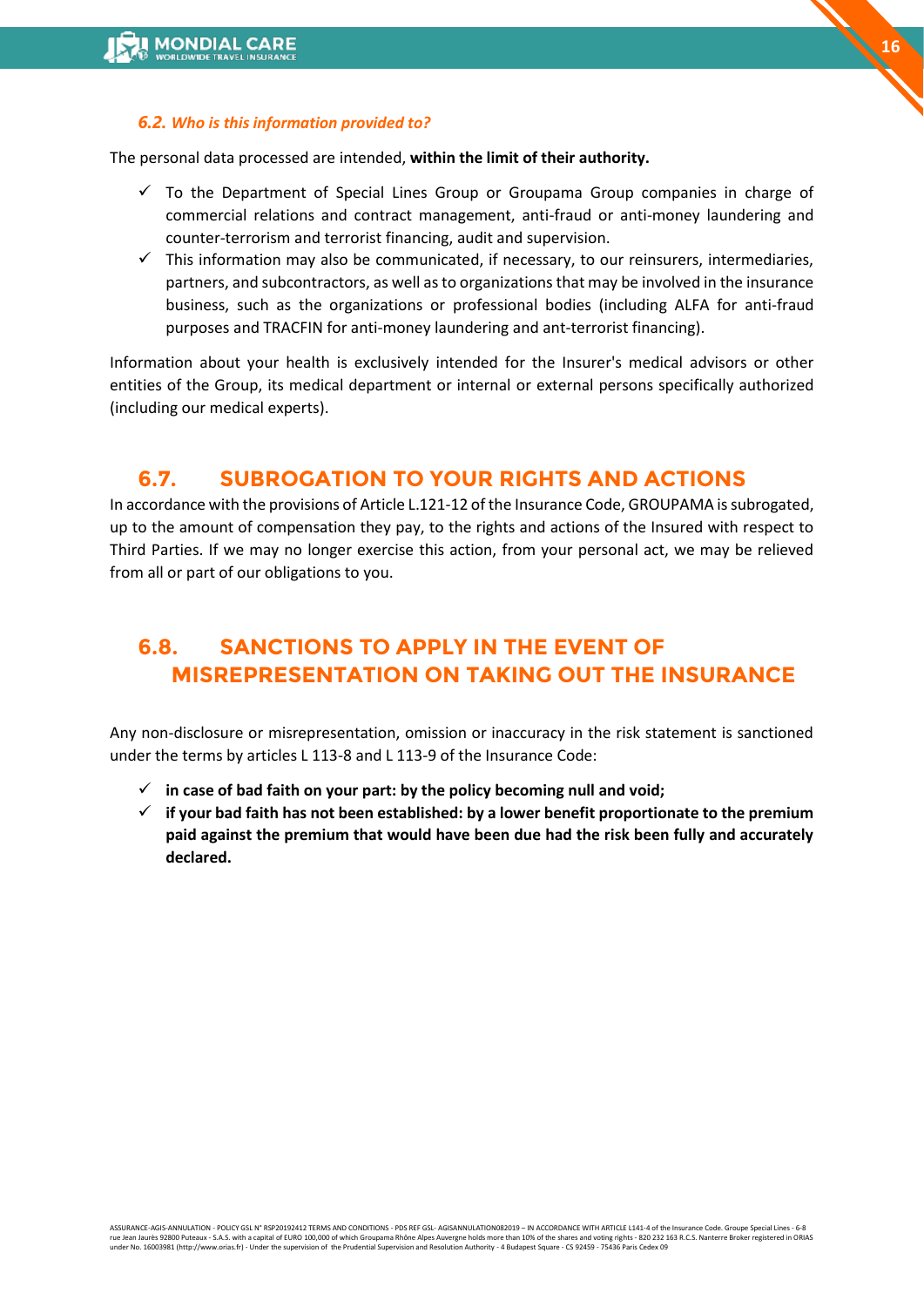# **6.9. SANCTIONS TO APPLY FOR MISREPRESENTATION AT THE TIME OF THE CLAIM**

**Any fraud, non-disclosure or intentional misrepresentation on your part on the circumstances or consequences of a loss shall result in any entitlement to benefit or compensation for that loss to be forfeited.**

# **FOR ANY CLAIM**

Contact MondialCare by AGIS SAS, in writing:

**[contact@mondialcare.eu](mailto:contact@mondialcare.eu)**

Or by mail to:

**MONDIALCARE / AGIS SAS 33 Avenue Victor Hugo**  75116 PARIS FRANCE

Or by phone:

- ✓ **From France: 01.82.83.56.26**
- ✓ **From overseas: (+33) 1.82.83.56.26**

# **6.10. CLAIMS - MEDIATION**

The insurance policy wording in French remains the only legal reference in the event of a dispute between the parties. For any issue, the Policyholder will contact the Broker the Insurance policy was entered with

If you disagree or are not happy with the performance of your Policy please contact GROUPE SPECIAL LINES in writing to reclamations@groupespeciallines.fr.

If the answer is not satisfactory, you may send a letter to:

#### **GROUPAMA RHONE-ALPES-AUVERGNE**

#### **SERVICE CONSOMMATEURS**

#### **TSA 70019**

#### **69252 LYON CEDEX 09**

GROUPAMA undertakes to acknowledge receipt of your mail within 10 business days. It will be processed within 2 months at most. If the disagreement persists, you may use the Insurance Mediation. Contact details above.

The FFSA Ombudsman is not competent to know about policies purchased to cover professional risks.

# **6.11. SUPERVISORY AUTHORITY**

In accordance with the Insurance Code (Article L. 112-4) it is noted that the SPECIAL LINES GROUP and GROUPAMA Supervisory authority is ACPR, 4 Budapest Square - CS92459 - 75436 Paris Cedex 09.

**17**